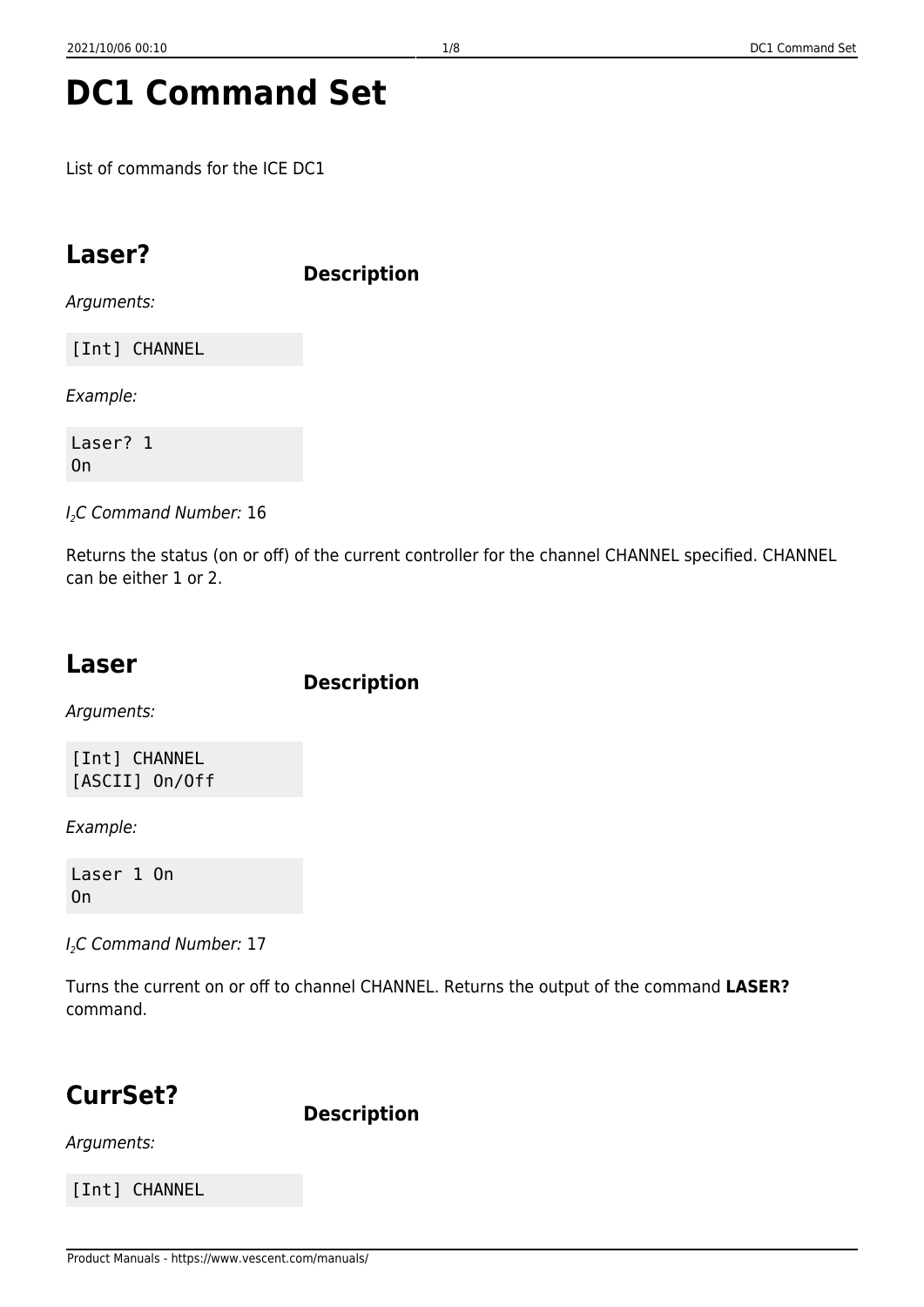Last update: ppace:<br>2021/08/26 <sup>ice:dual-current:ice-dc1\_-\_dual\_current\_controller https://www.vescent.com/manuals/doku.php?id=ice:dual-current:ice-dc1\_-\_dual\_current\_controller</sup> 14:26

Example:

CurrSet? 1 97.6

I<sub>2</sub>C Command Number: 18

Returns the current setpoint (in mA) for channel CHANNEL.

### **CurrSet**

#### **Description**

Arguments:

[Int] CHANNEL [Float] CURRENT

Example:

CurrSet 1 80.12 80.1

I<sub>2</sub>C Command Number: 19

Sets the current for the channel CHANNEL. Returns the output of the command **CURRSET** command.

### **CurrLim?**

**Description**

Arguments:

[Int] CHANNEL

Example:

CurrLim? 1 120

I<sub>2</sub>C Command Number: 20

Returns the current limit (in mA) for channel CHANNEL.

### **CurrLim**

**Description**

Arguments: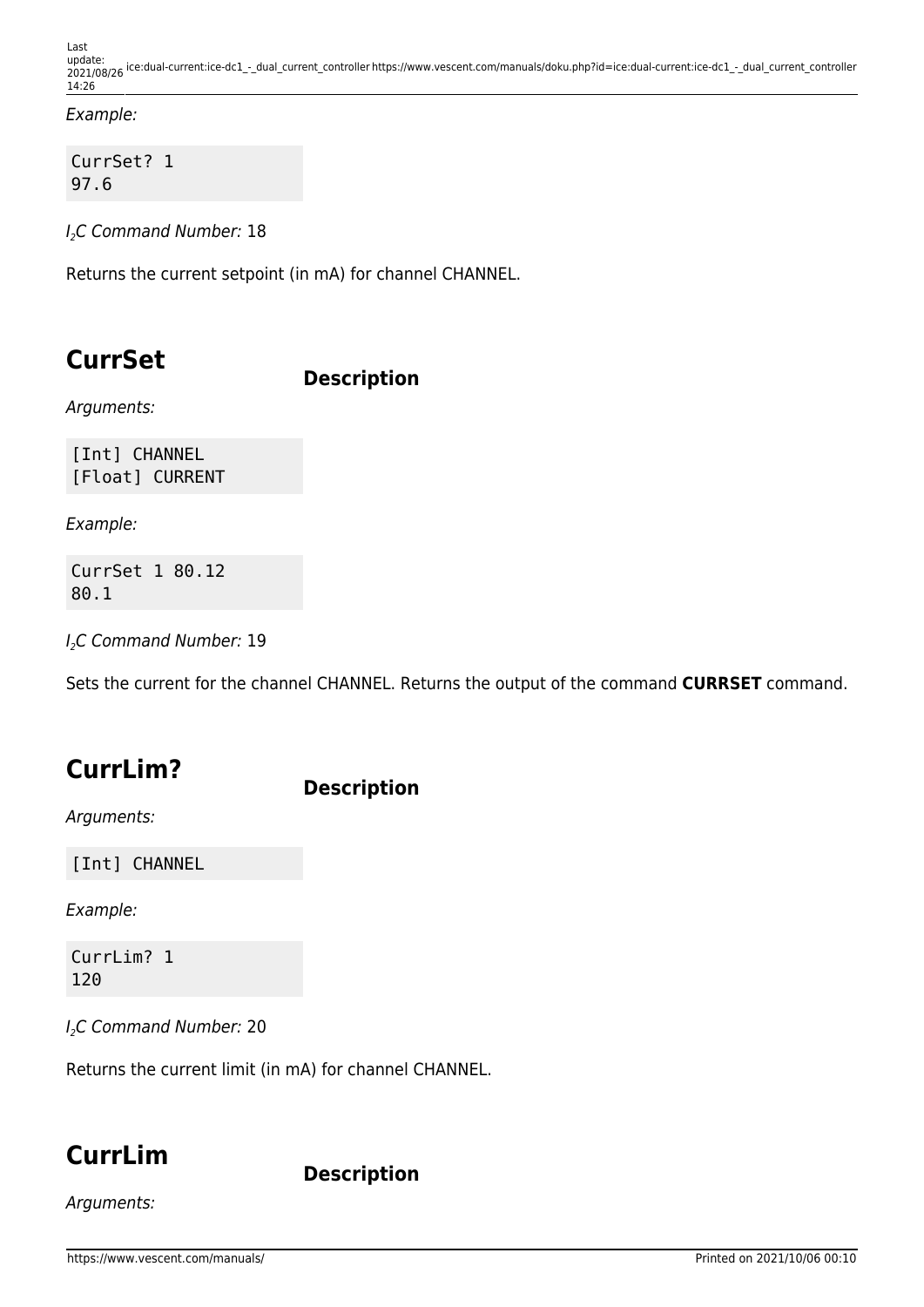#### [Int] CHANNEL [Float] CURRENT

Example:

CurrLim 1 130 130

I<sub>2</sub>C Command Number: 21

Sets the current limit for the channel CHANNEL. Returns the output of the command **CURRLIM** command.

### **ServoEn?**

**Description**

Arguments:

[Int] CHANNEL

Example:

ServoEn? 1 On

I<sub>2</sub>C Command Number: 22

Returns the status (on or off) of enabling the analog current modulation input for servoing the laser current for the channel CHANNEL specified. CHANNEL can be either 1 or 2.

### **ServoEn**

**Description**

Arguments:

[Int] CHANNEL [ASCII] On/Off

Example:

ServoEn 1 On On

I<sub>2</sub>C Command Number: 23

Turns the analog current modulation input on or off to channel CHANNEL. Returns the output of the command **SERVOEN?** command.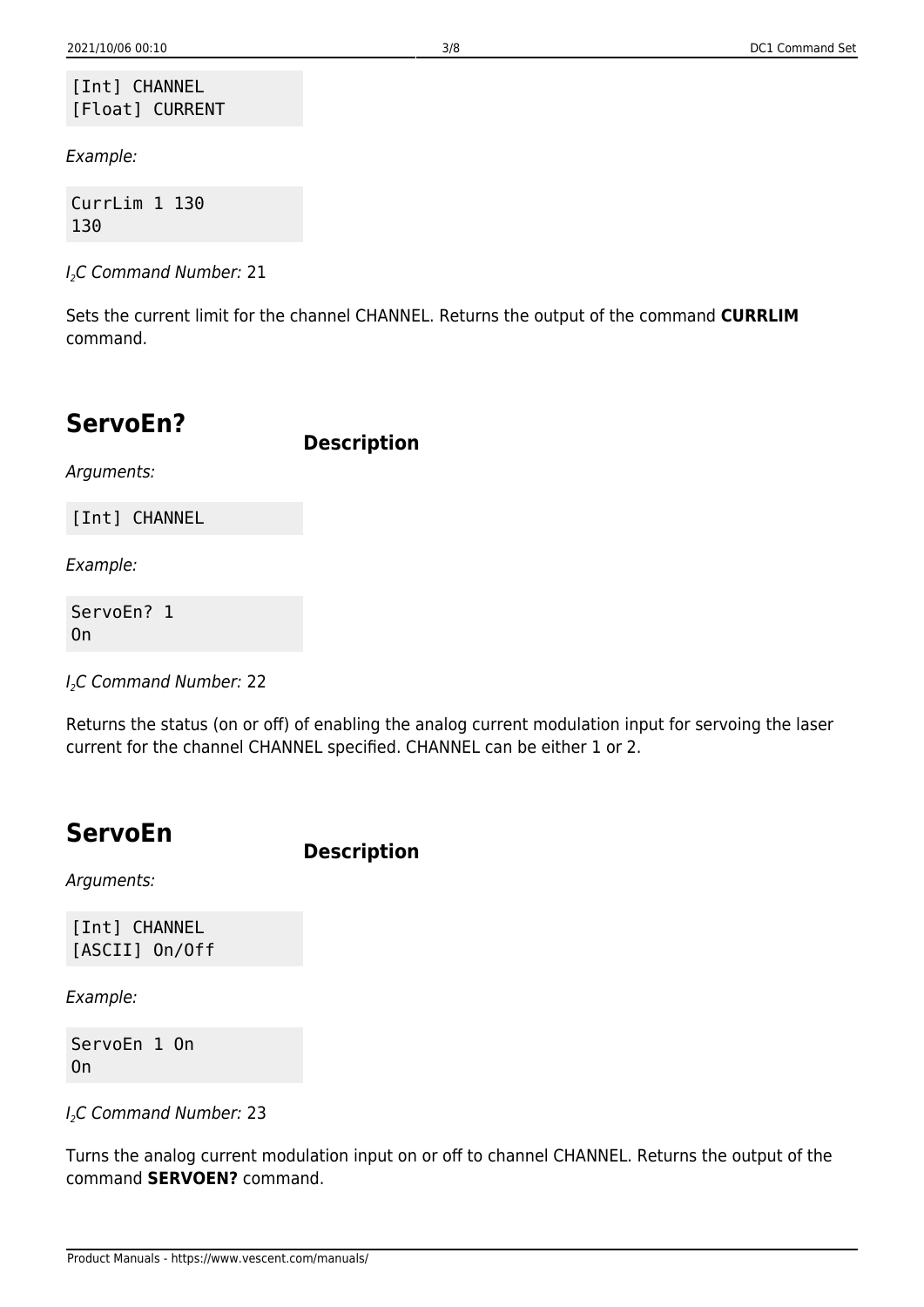Last update: ppace:<br>2021/08/26 <sup>ice:dual-current:ice-dc1\_-\_dual\_current\_controller https://www.vescent.com/manuals/doku.php?id=ice:dual-current:ice-dc1\_-\_dual\_current\_controller</sup> 14:26

## **EvtData?**

Arguments:

**Description**

[Int] CHANNEL [Int] ROW

Example:

EvtData? 1 3 67.34

I<sub>2</sub>C Command Number: 25

Returns the current setting in the Event Jump Table for channel CHANNEL and row ROW.

### **EvtData**

#### **Description**

Arguments:

[Int] CHANNEL [Int] ROW [Float] CURRENT

Example:

EvtData 1 3 78.12 78.1

I<sub>2</sub>C Command Number: 26

Sets the current to CURRENT in in the event table for row ROW and channel CHANNEL.

### **EvtNum?**

**Description**

Arguments:

[Int] CHANNEL

Example:

EvtNum? 1 7

I<sub>2</sub>C Command Number: 27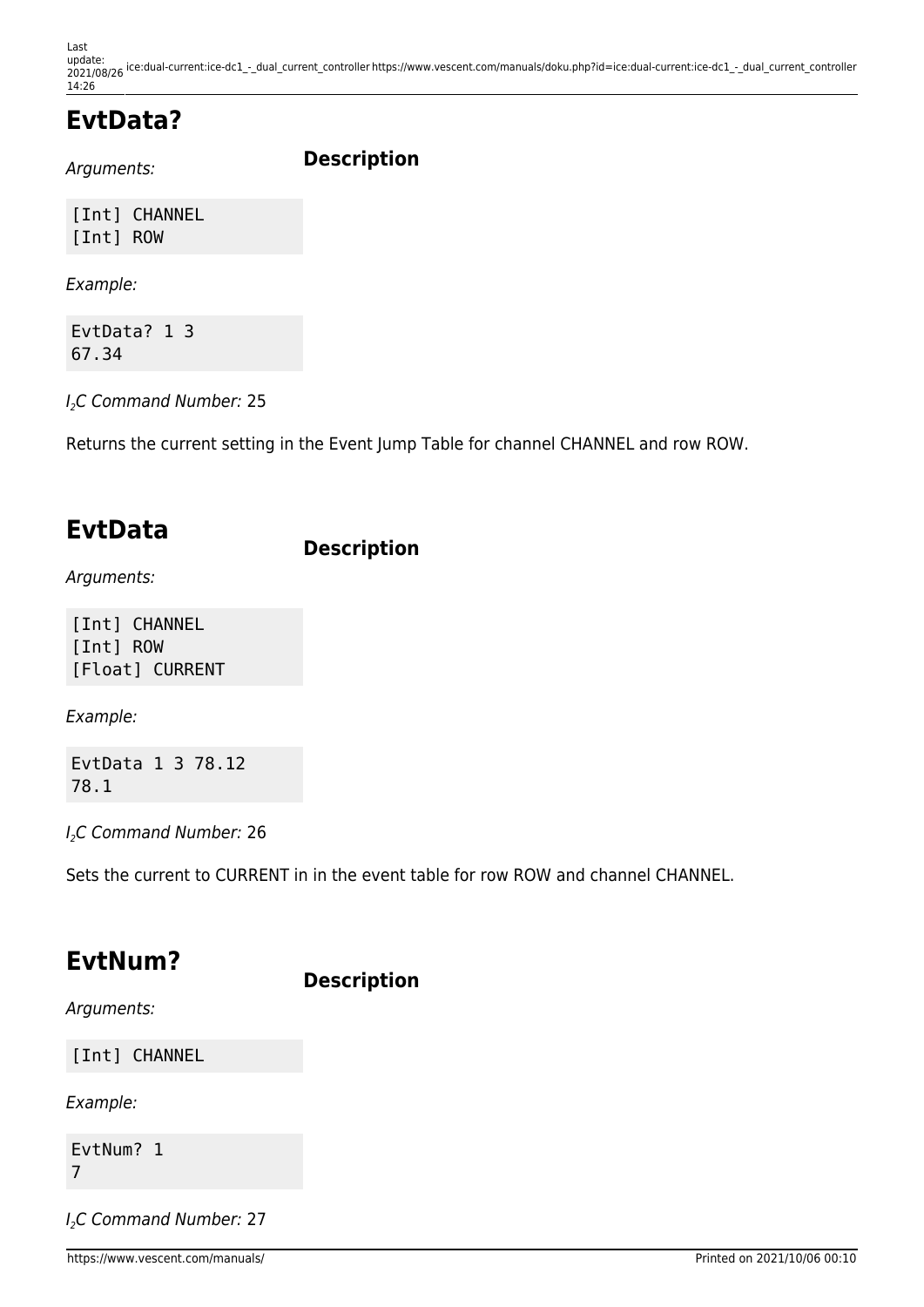Reads the number of jump rows to loop through for channel CHANNEL in the jump event system. Range from 2 - 8. If set to 4, then the sequence of jump rows will be 1,2,3,4,1,2,3,4,1… where the numbers correspond to the **ROW** set when loading data in with the EvtData command.

### **EvtNum**

**Description**

Arguments:

[Int] CHANNEL [Int] NUMBER

Example:

EvtNum 1 5 5

I<sub>2</sub>C Command Number: 28

Sets the number of jump rows to loop through for channel CHANNEL in the jump event system. Range from 2 - 8. If set to 4, then the sequence of jump rows will be 1,2,3,4,1,2,3,4,1… where the numbers correspond to the **ROW** set when loading data in with the EvtData command.

### **EvtJRow?**

**Description**

Arguments:

[Int] CHANNEL

Example:

EvtJRow? 1 3

I<sub>2</sub>C Command Number: 29

Returns the next row that the will be read from the Event Jump Table when the device gets an event matching the event set with the **EvtJUMP** command for channel CHANNEL.

### **EvtJRow**

**Description**

Arguments:

[Int] CHANNEL [Int] NEXT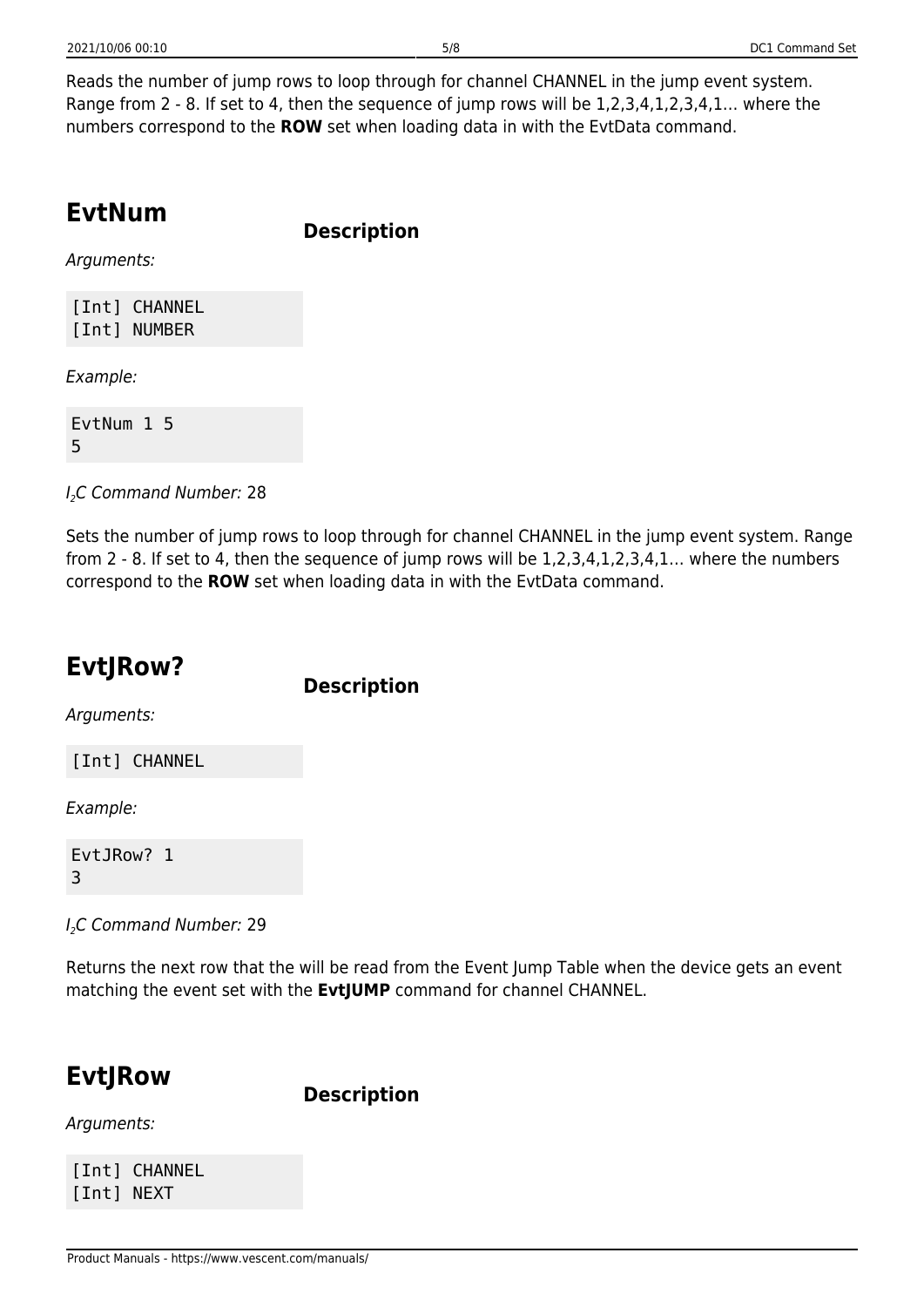#### Example:

EvtJRow 1 3 3

I2C Command Number: 30

Sets the next row that the will be read from the Event Jump Table when the device gets an event matching the event set with the **EvtJUMP** command for channel CHANNEL.

### **EvtJump?**

**Description**

Arguments:

[Int] CHANNEL

Example:

EvtJump? 1 6

I<sub>2</sub>C Command Number: 31

Reads the event address that channel CHANNEL lists to for jumping the laser current. Address range is 0-7 where address 0 is no event.

### **EvtJump**

**Description**

Arguments:

[Int] CHANNEL [Int] ADDRESS

Example:

EvtJump 1 5 5

I<sub>2</sub>C Command Number: 32

Sets the event address that channel CHANNEL lists to for jumping the laser current. Address range is 0-7 where address 0 is no event.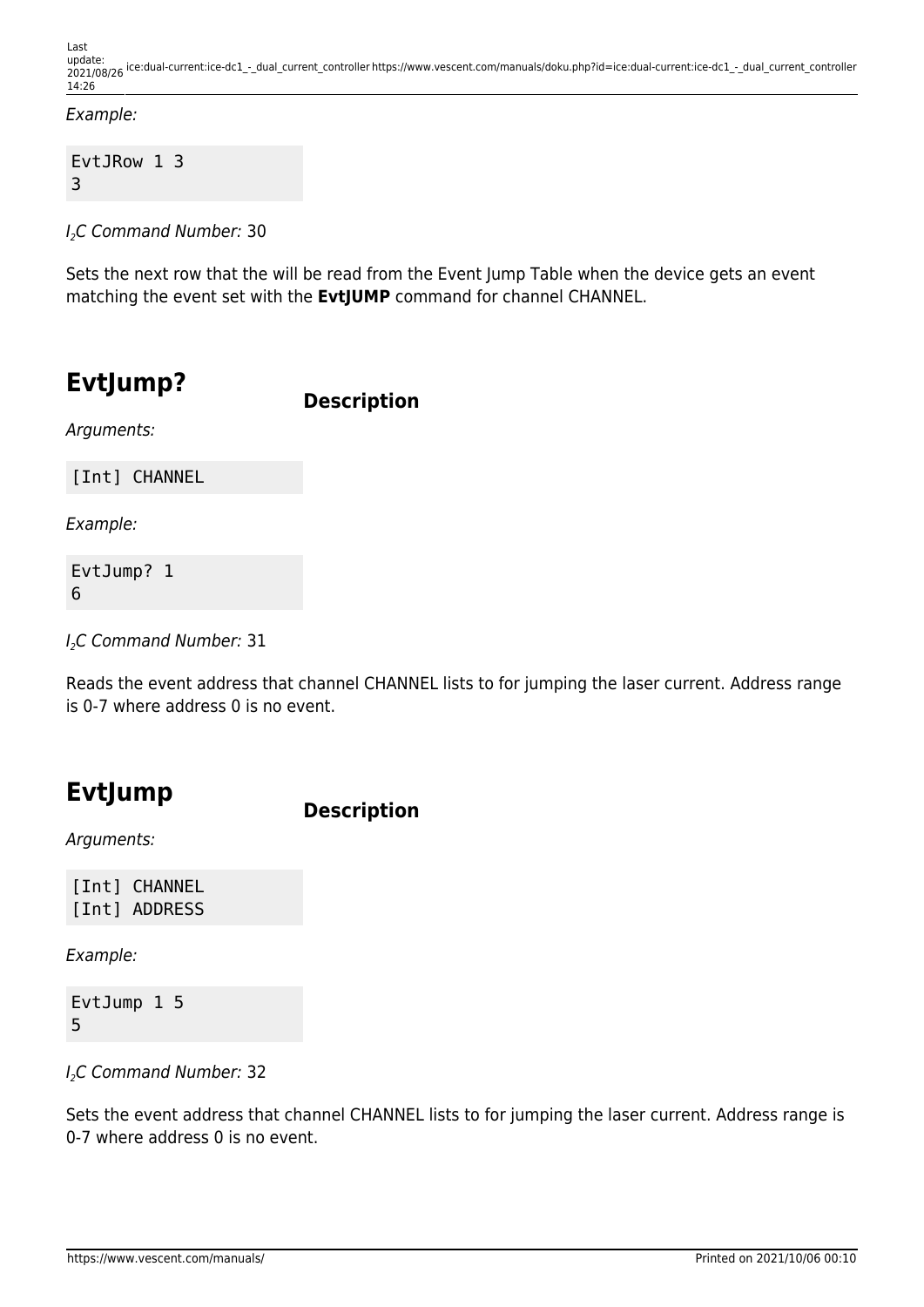# **Description**

### **EvtLOff?**

Arguments:

[Int] CHANNEL

Example:

EvtLOff? 1 4

 $I<sub>2</sub>C$  Command Number: 33

Reads the event address for turning the laser off on channel CHANNEL. Address range is 0-7 where address 0 is no event.

### **EvtLOff?**

**Description**

Arguments:

[Int] CHANNEL [Int] ADDRESS

Example:

EvtLOff? 1 2 2

I<sub>2</sub>C Command Number: 34

Sets the event address for turning the laser off on channel CHANNEL. Address range is 0-7 where address 0 is no event.

### **Pulse?**

**Description**

Arguments:

[Int] CHANNEL

Example:

Pulse? 1 On

I<sub>2</sub>C Command Number: 35